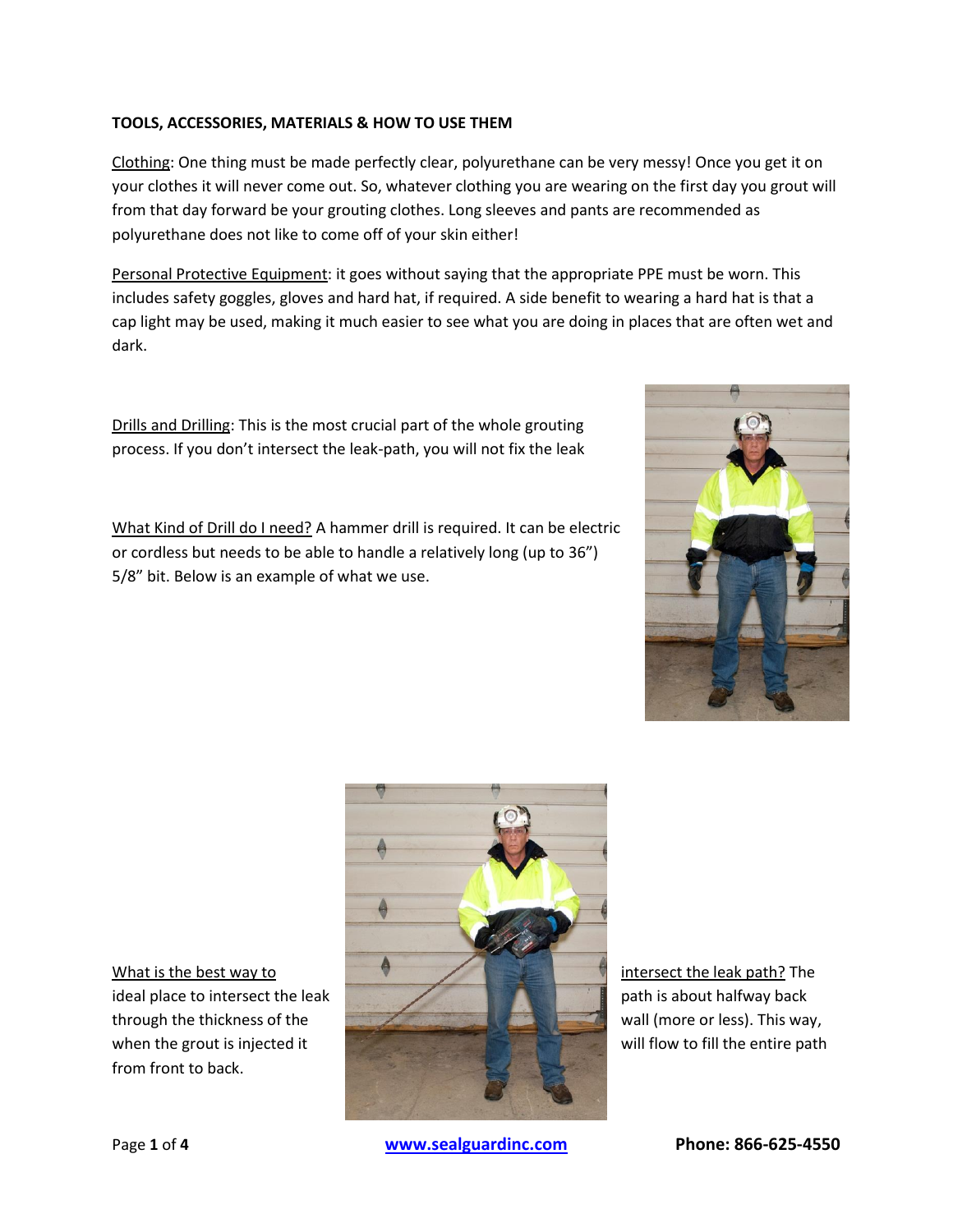The easiest way to hit that spot is to "Step Off" the crack about half the thickness of your substrate and drill at a 45<sup>°</sup> angle. For example, an 8" thick wall with a leaky joint should be drilled about 4" off the joint at a 45<sup>o</sup> angle. See the below diagrams of drilling patterns for the various types of leaks you may encounter.



The above drawings depict uniform cracks such as cold joints or pre-cast joints

• If crack is non-uniform it must be stitched





Note how injection holes are drilled on either side of the crack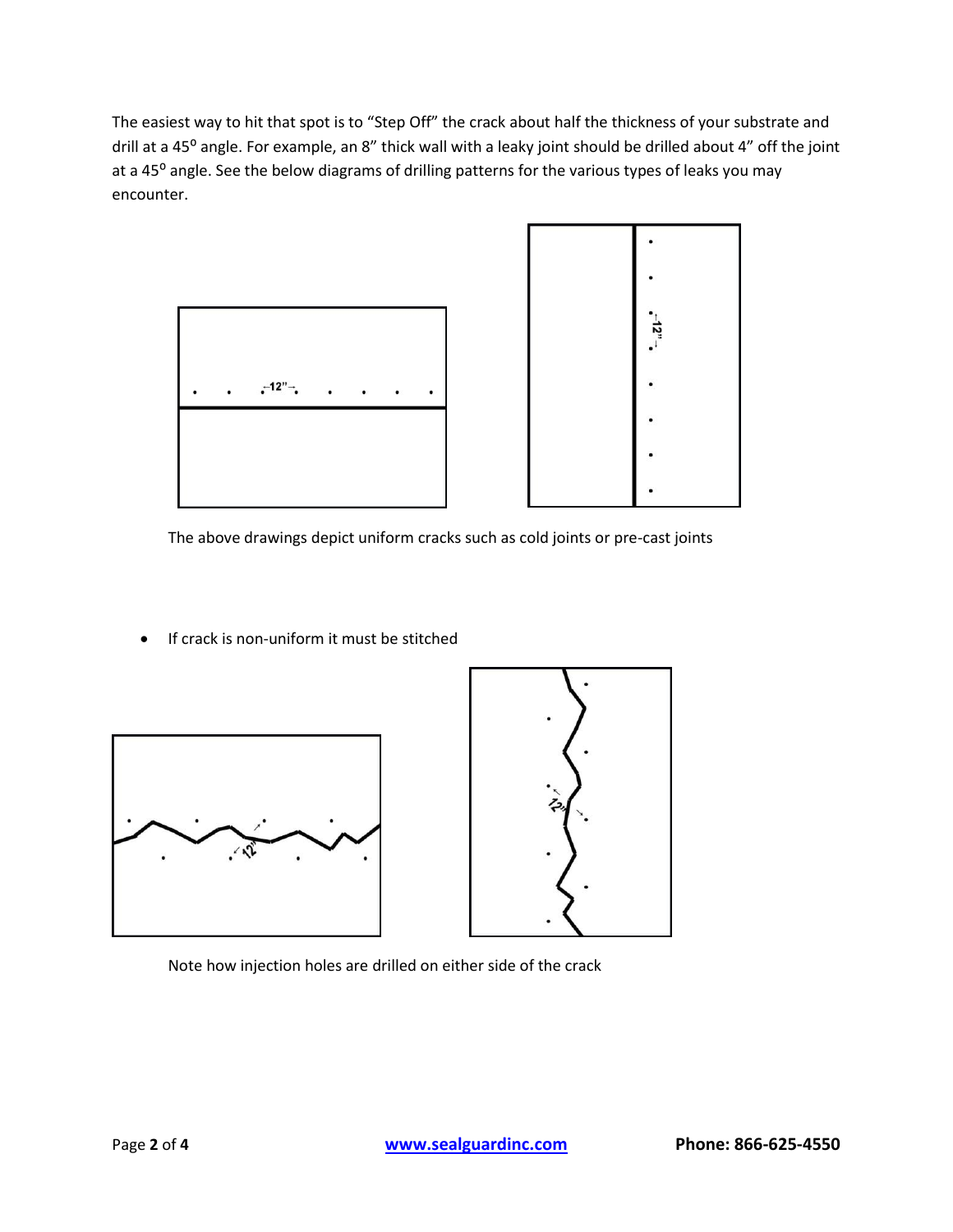A word about  $45^{\circ}$  Angles – One of the most common problems we hear about involves an inability to intersect the leak path and introduce grout. The customer swears they are drilling at a 45° angle, but, as I can personally attest, they rarely are. As you can see there is a big difference between a true 45<sup>°</sup> angle and what many "feel" is a 45° angle. Just a little too steep and you will miss the leak path and go right out the back of the substrate. A 45° angle is much shallower than most people think, so keep that in mind as you drill.



Is there ever a time where I do not have to intercept the leak path? As a matter of fact there is. In a situation where there is a Strong water flow into a structure, it is sometimes a good idea to breach the structure wall with your injection hole and allow the water to pull the reacting urethane (usually SealGuard II) into the leak. The flow must be strong or it won't pull it ino before reaction. This is very common in manhole lateral boots. See the diagram below for examples of drilling into the leak path and also breaching the structure to fix a high volume leak.



A word about Rebar – If, in the process of drilling your injection holes you hit a piece of rebar, you are most likely out of luck. The only thing you can do is shift your position and try again, sorry!